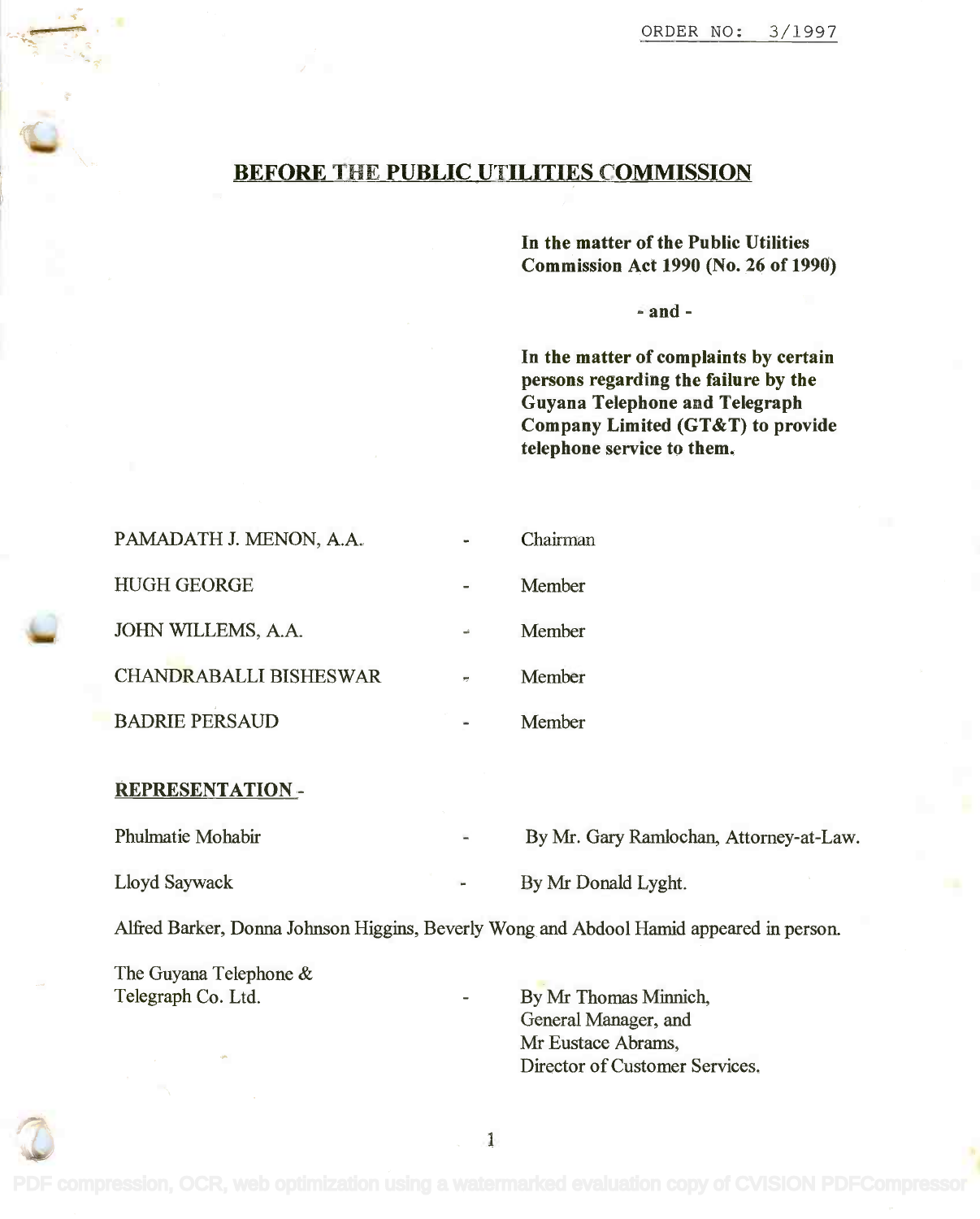## **DECISION**

A substantial number of persons had from time to time complained against the failure of A substantial number of persons had from time to time complained against the failure of GT&T to provide telephone service to them. The Public Utilities Commission held a public hearing GT&T to provide telephone service to them. The Public Utilities Commission held a public hearing on the 4th September, 1997, to enquire into twelve of these complaints. Notice of the public hearing on the 4th September, 1997, to enquire into twelve ofthese complaints. Notice of the public hearing was given to GT&T on 15 August, 1997, as required by section 56(1) of the Public Utilities was given to GT&T on 15 August, 1997, as required by section 56(1) of the Public Utilities Commission Act, 1990 (No. 26 of 1990). A public notice of the hearing was also given under Commission Act, 1990 (No. 26 of 1990). A public notice of the hearing was also given under section 56(2) of that Act section 56(2) of that Act

- 2. The persons whose complaints were heard on 4th September, 1997, were the following 2. The persons whose complaints were heard on 4th September, 1997, were the following
	- Timehri
	- 3. Guyesumpal Budhoo 4. Harry Heralall 3. Guyesumpal Budhoo 4. Harry Heralall 107 Hyde Park 107 Hyde Park Timehri
- 5. Donna Johnson Higgins 6. Neville Holden N~ 5. Donna Johnson Higgins 6. Neville Holden Timehri Timehri Timehri Timehri
	- 7. Lloyd Saywack 8. Avril Johnson 7. Lloyd Saywack 8. Avril Johnson Timehri
	- 9. Beverly Wong 10. Eliose Washington 9. Beverly Wong 10. Eliose Washington
	- 11. Phulmatie Mohabir 12. Abdool Hamid 11. Phulmatie Mohabir 12. Abdool Hamid
- 1. Alfred Barker 2. Michael Higgins 1. Alfred Barker 2. Michael Higgins Lot 87 Hyde park Lot 89 Hyde Park Lot 87 Hyde park Lot 89 Hyde Park Timehri
	- 107 Hyde Park 107 Hyde Park Timehri
	- 105 Hyde Park Lot 6A Hyde Park 105 Hyde Park Lot 6A Hyde Park
	- Lot 90 Hyde Park **Hyde Park** Timehri
	- Lot 47 Hyde Park Lot 21 Hyde Park Lot 47 Hyde Park Lot 21 Hyde Park Timehri Timehri Timehri Timehri
	- Lot 24 Coverden 85 Lawrence Street E.B.D. Rampoor Corriverton. Corriverton.

It may be noticed that ten of these twelve complainants were from the Hyde Park area, which is under It may be noticed that ten of these twelve complainants were from the Hyde Park area, which is under the Timehri Exchange. The house of Phulmatie Mohabir at Coverden is also within the area of the Timehri Exchange. Timehri Exchange.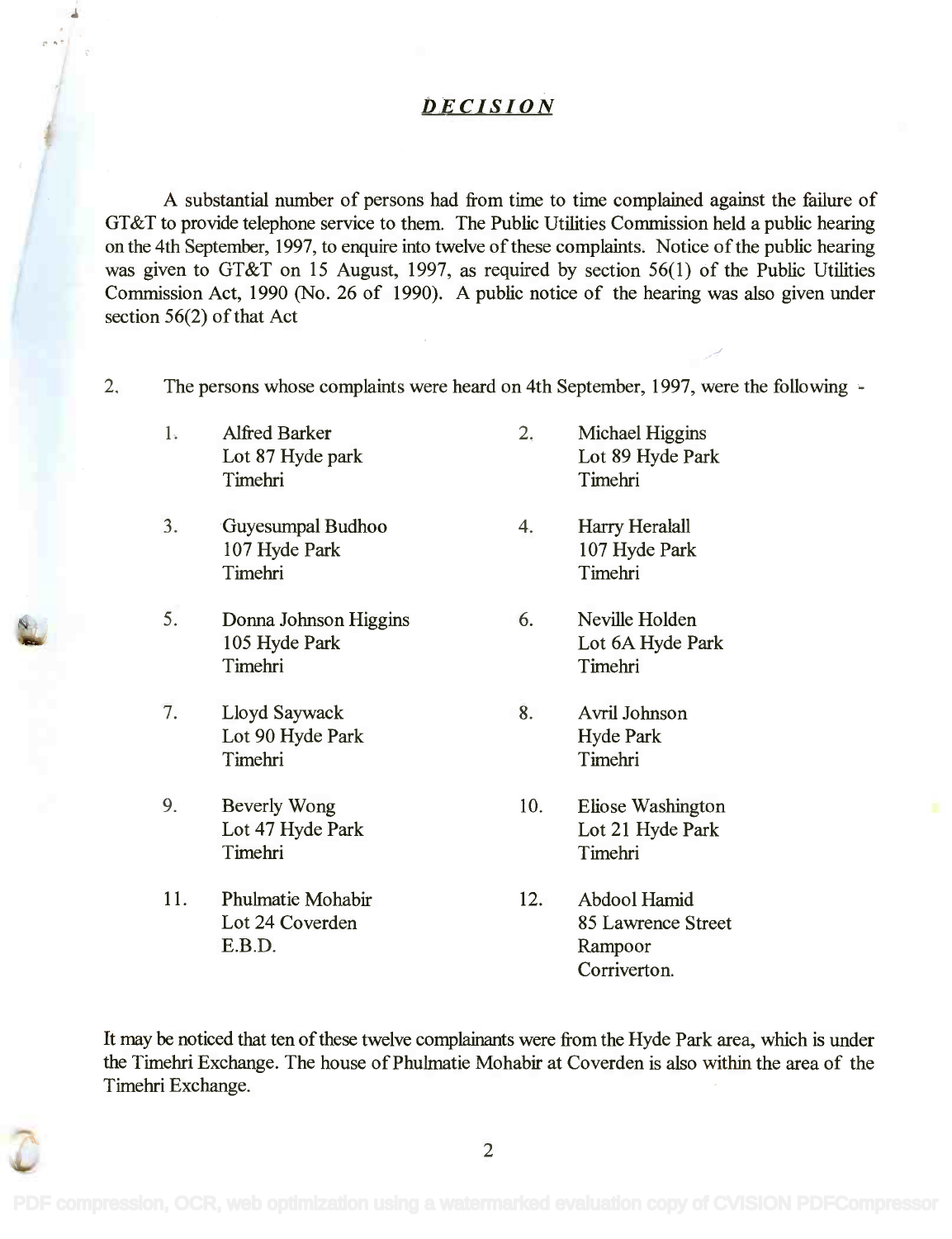3. Of the twelve complainants, Phulmatie Mohabir was represented by Attorney-at-Law, Mr 3. Of the twelve complainants, Phulmatie Mohabir was represented by Attorney-at-Law, Mr Gary Ramlochan and Lloyd Saywack was represented by Mr Donald Lyght, who claimed to be his Gary Ramlochan and Lloyd Saywack was represented by Mr Donald Lyght, who claimed to be his son and Alfred Barker, Donna Johnson Higgins, Beverly Wong and Abdool Hamid appeared in son and Alfred Barker, Donna Johnson Higgins, Beverly Wong and Abdool Hamid appeared in person. The remaining six were absent. We decided to deal with the complaints of the absent person. The remaining six were absent. We decided to deal with the complaints of the absent persons also because they also came from the Hyde Park area, under the Timehri exchange, like four persons also because they also came from the Hyde Park area, under the Timehri exchange, like four of the other complainants. of the other complainants.

4. The following persons, from among those mentioned above, were allocated telephone 4. The following persons, from among those mentioned above, were allocated telephone numbers pursuant to their applications for telephone connection and they were requested to pay for numbers pursuant to their applications for telephone connection and they were requested to pay for obtaining the telephone connection, which they did -

- 1. Alfred Barker
- 2. Lloyd Saywack
- 3. Phulmatie Mohabir
- 4. Abdool Hamid

The payments do not appear to be uniform. Alfred Barker paid \$654.4 on 15th March, 1993, Lloyd The payments do not appear to be uniform. Alfred Barker paid \$654.4 on 15th March, 1993, Lloyd Saywack paid \$654.01 on 13th March, 1993, Phulmatie Mohabir was required to pay \$10,653.00, Saywack paid \$654.01 on 13th March, 1993, Phulmatie Mohabir was required to pay \$10,653.00, which she did on 14th May, 1997, and Abdool Hamid paid \$1,204.01 on 3rd March, 1993. which she did on 14th May, 1997, and Abdool Hamid paid \$1,204.01 on 3rd March, 1993.

5. Alfred Barker, who was allocated telephone No. 061-2666, but which was never installed at 5. Alfred Barker, who was allocated telephone No. 061-2666, but which was never installed at his residence, received the following letter dated 29th May, 1996, from GT&T -

"Dear Sir/Madam,

An examination of your telephone account for the last six (6) months indicates some An examination of your telephone account for the last six (6) months indicates some difficulty in meeting GT&T's scheduled deadlines for payment of your account. difficulty in meeting GT&T's scheduled deadlines for payment of your account.

In order to help you manage this telephone account, you are requested to visit our Business In order to help you manage this telephone account, you are requested to visit our Business Office, 69 Brickdam, at the earliest opportunity, so that we can both agree on a Office, 69 Brickdam, at the earliest opportunity, so that we can both agree on a suitable credit limit". suitable credit limit".

6. Abdool Hamid, who was allocated telephone No. 039-2662, which again was never installed, 6. Abdool Hamid, who was allocated telephone No. 039-2662, which again was never installed, received from GT&T a letter dated 8th March, 1995, which stated that -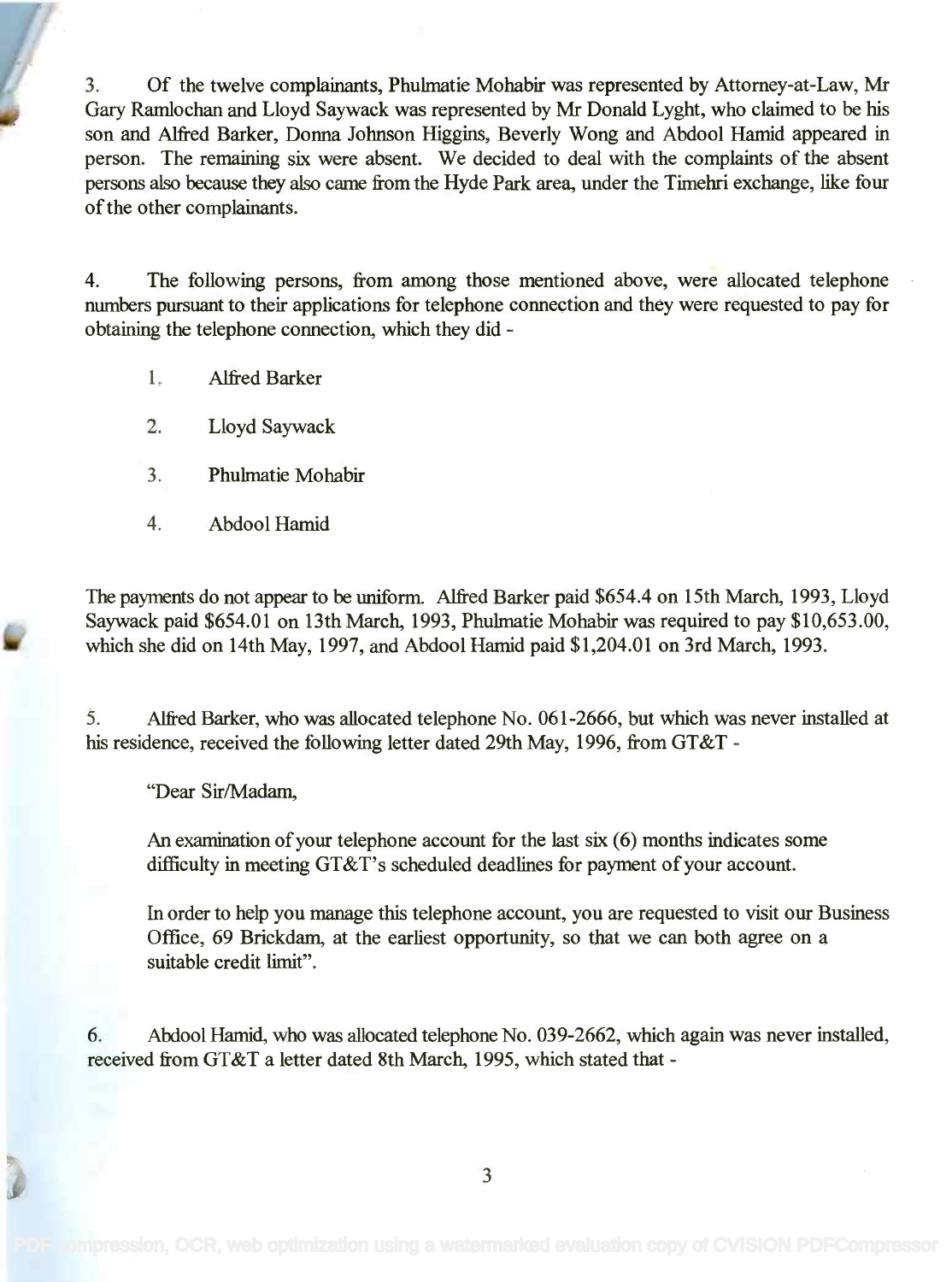"Service on this number was removed for non-payment on the 28th day of February, "Service on this number was removed for non-payment on the 28th day of February, 1995". 1995".

This raises the question whether, by some malpractice the telephone was installed at the residence of, This raises the question whether, by some malpractice the telephone was installed at the residence of, and was being used, by someone else. and was being used, by someone else.

7. The above letter received by Abdool Hamid also stated that he owed GT&T an unpaid 7. The above letter received by Abdool Hamid also stated that he owed GT&T an unpaid balance of \$1,277.82 on telephone account No. 039-2662. Subsequently, he received a letter dated balance of\$I,277.82 on telephone account No. 039-2662. Subsequently, he received a letter dated 31st March, 1995, from the law firm of Chapman & Trotman, acting on behalf of GT&T, claiming 31st March, 1995, from the law firm of Chapman & Trotman, acting on behalf of GT&T, claiming that an amount of \$277.82 was due from him to GT&T and threatening legal proceedings to recover that an amount of \$277.82 was due from him to GT&T and threatening legal proceedings to recover the same. the same.

8. According to letter dated 24th October, 1996, from Mr Mirza A. Sahadat, Attorney-at-Law representing Abdool Hamid, he was receiving bills from GT&T on account of the telephone representing Abdool Hamid, he was receiving bills from GT&T on account of the telephone allocated to him, but was never installed. allocated to him, but was never installed.

9. Abdool Hamid, when he applied for the telephone, was living at 10, Lawrence Street, 9. Abdool Hamid, when he applied for the telephone, was living at 10, Lawrence Street, Stratton Avenue, No. 79, Corriverton. He has now moved to 85 Lawrence Street, Rampoor, Stratton Avenue, No. 79, Corriverton. He has now moved to 85 Lawrence Street, Rampoor, Corriverton. He had informed GT&T about the change in his address and requested that the Corriverton. He had informed GT&T about the change in his address and requested that the telephone be installed at 85 Lawrence Street instead of at 10 Lawrence Street. telephone be installed at 85 Lawrence Street instead of at 10 Lawrence Street.

10. Harry Heralall has not produced receipt for payment for obtaining telephone service, but has 10. Harry Heralall has not produced receipt for payment for obtaining telephone service, but has produced a telephone bill he received from GT&T. This establishes that he had completed all produced a telephone bill he received from GT&T. This establishes that he had completed all formalities for obtaining a telephone connection and that a telephone number was allocated to him, formalities for obtaining a telephone connection and that a telephone number was allocated to him, though it was not installed. though it was not installed.

11. Various reasons were given at different times for the non-installation of the telephones or the 11. Various reasons were given at different times for the non-installation of the telephones or the non-provision of telephone service. non-provision of telephone service.

12. Alfred Barker applied for a telephone on 15 March, 1993, and was allocated a telephone 12. Alfred Barker applied for a telephone on 15 March, 1993, and was allocated a telephone (No. 061-2666) and paid the installation charges on the same day. According to him, he was (No. 061-2666) and paid the installation charges on the same day. According to him, he was subsequently told that he was a squatter and so he could not get a telephone connection. When he subsequently told that he was a squatter and so he could not get a telephone connection. When he told the officers of GT&T that he was not a squatter, according to him, he was told that he gave wrong information to the service representatives of GT&T as to the location of his residence. The wrong information to the service representatives of GT&T as to the location of his residence. The service representatives of GT&T went to him again on 9th July, 1996, more than three years after he service representatives of GT&T went to him again on 9th July, 1996, more than three years after he was allocated a telephone, and he had paid for the telephone connection, and asked him to fill up an was allocated a telephone, and he had paid for the telephone connection, and asked him to fill up an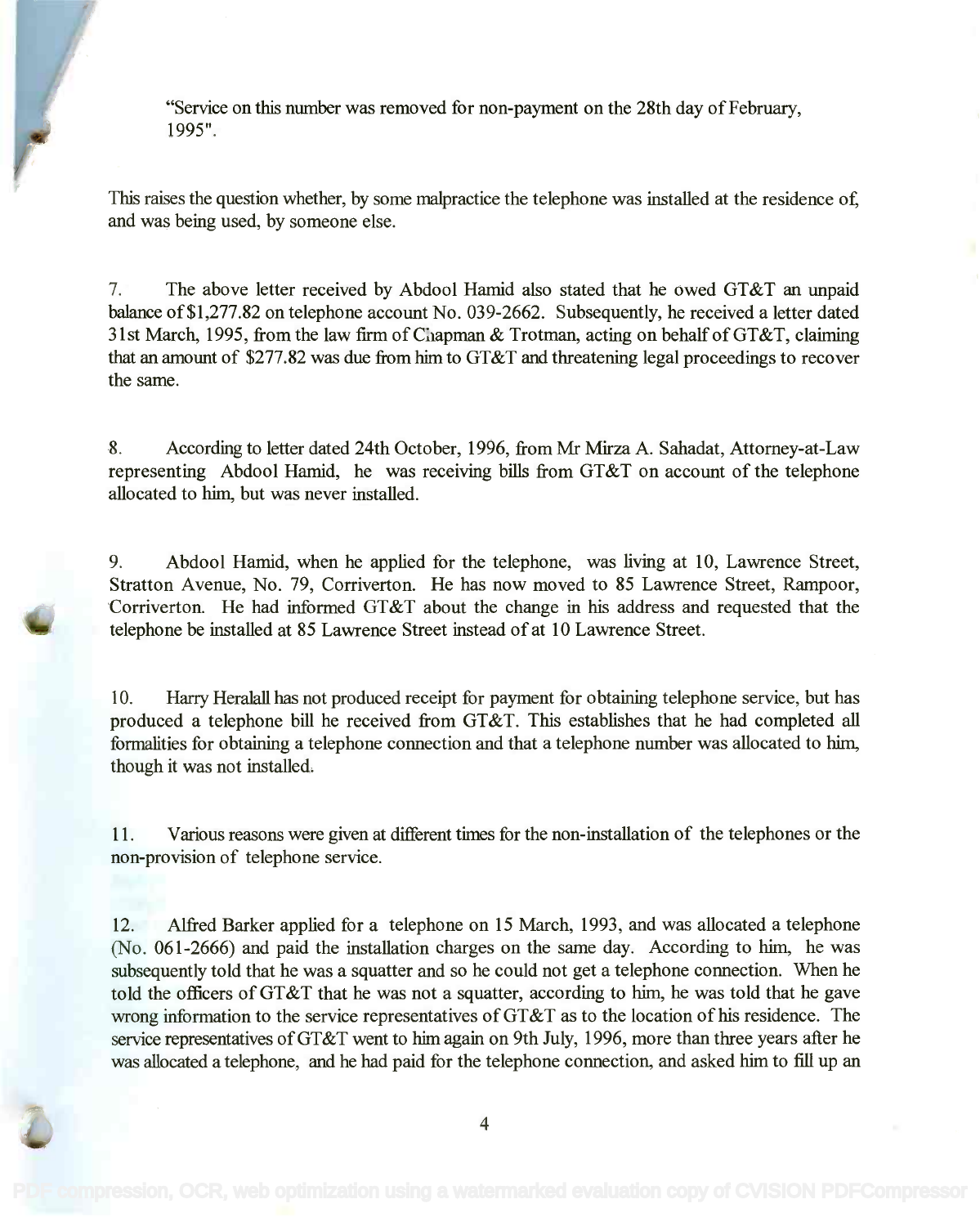application form for telephone connection. When he produced before the sales representatives the application form for telephone connection. When he produced before the sales representatives the receipt for the payment for the telephone connection, they scratched out the telephone number on the<br>receipt and nut a nexutalenhana number. On the same day namely, 0th like 1006, he was since a receipt and put a new telephone number. On the same day, namely, 9th July, 1996, he was given a receipt and put a new telephone number. On the same day, namely, 9th July, 1996, he was given a letter, which reads as follows letter, which reads as follows -

"Dear Customer,

We hereby acknowledge receipt of your application dated 95-10-02/93-03-15 for We hereby acknowledge receipt of your application dated 95-10-02/93-03-15 for telephone service. telephone service.

I regret to advise you that your application cannot be processed further at this time I regret to advise you that your application cannot be processed further at this time because all facilities in your area have already been assigned to customers. because all facilities in your area have already been assigned to customers.

As such your application has been added to our waiting list and you will be provided As such your application has been added to our waiting list and you will be provided with service when expansion works are completed in your area. From time to time with service when expansion works are completed in your area. From time to time you may see a service being installed for someone in your area as facilities are made available through disconnection or removal. available through disconnection or removal.

This occurrence is very infrequent and really does not impact significantly on our This occurrence is very infrequent and really does not impact significantly on our waiting list. Do not become alarmed and rush to complete another application form. waiting list. Do not become alarmed and rush to complete another application form. As soon as expansion works are completed in your area, we will be writing you to pay As soon as expansion works are completed in your area, we will be writing you to pay for the service(s) you requested.

Yours sincerely,

(Sgd.) (Sgd.) Service Representative" Service Representative"

13. What happened to telephone No. 061-2666 allocated to Alfred Barker and why, after the 13. What happened to telephone No. 061-2666 allocated to Alfred Barker and why, after the expiry of over three years, after the allocation of telephone to him and payment by him of installation expiry of over three years, after the allocation of telephone to him and payment by him of installation charges, and after payments were demanded from him as per telephone bills, he was asked to file a charges, and after payments were demanded from him as per telephone bills, he was asked to file a fresh application for telephone connection, are not clear. fresh application for telephone connection, are not clear.

14. The above facts were not disputed for Mr Eustace Abrams, Director of Customer Service, 14. The above facts were not disputed for Mr Eustace Abrams, Director of Customer Service, who presented the case of GT&T.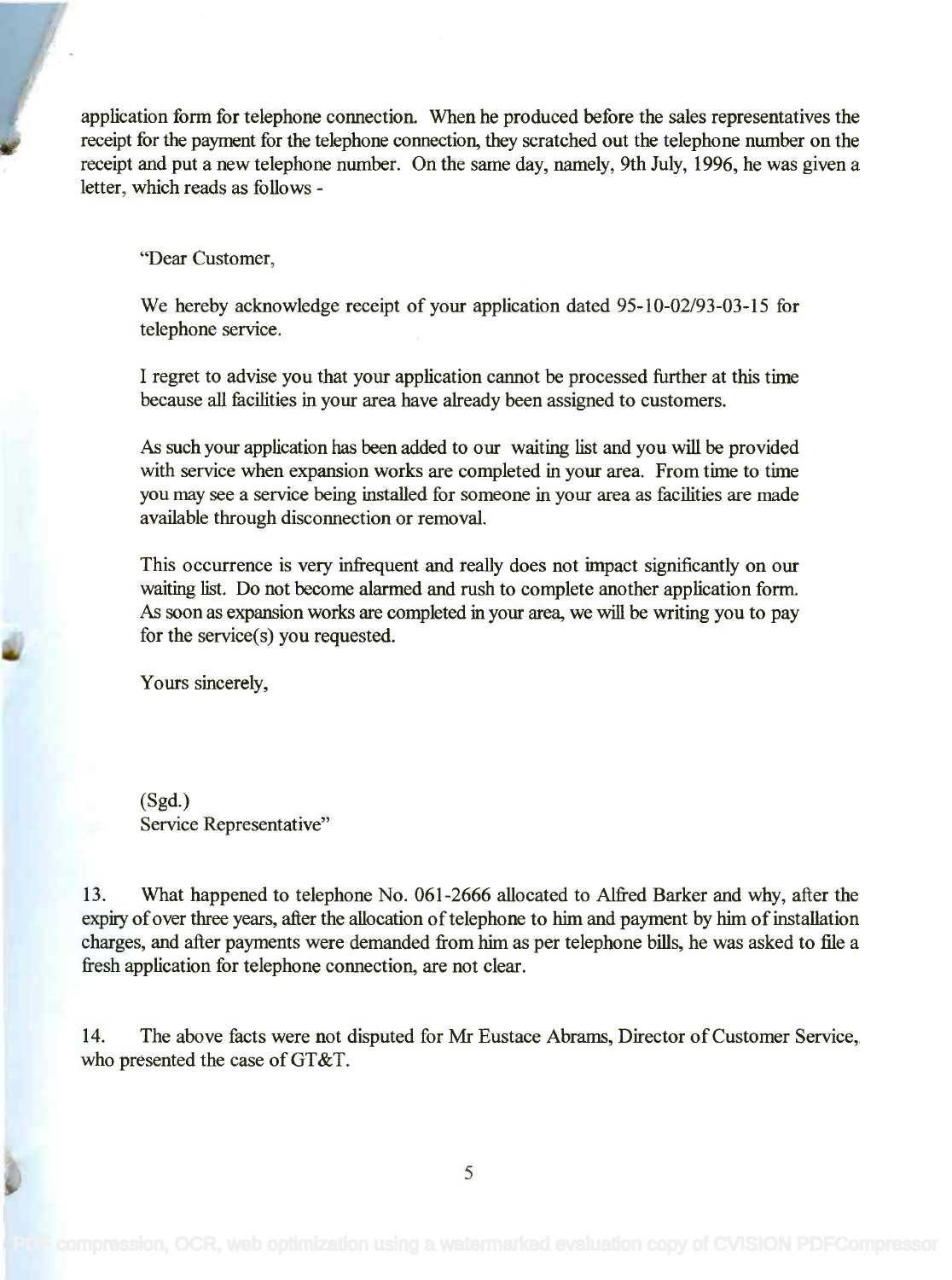15. Donna Higgins, like Alfred Barker, lives in the Hyde Park area, which falls within the 15. Donna Higgins, like Alfred Barker, lives in the Hyde Park area, which falls within the jurisdiction of Timehri Exchange. She had a telephone connection. The number was 061-591. One jurisdiction ofTimehri Exchange. She had a telephone connection. The number was 061-591. One day a tree fell and broke the telephone wire. This was in 1991. She reported the incident to GT&T. day a tree fell and broke the telephone wire. This was in 1991. She reported the incident to GT&T. Instead of repairing the damage, a year later, GT&T staff removed the equipment. Instead of repairing the damage, a year later, GT&T staff removed the equipment.

16. Later in 1994, as directed by GT&T staff who had gone to the area, she applied for a 16. Later in 1994, as directed by GT&T staff who had gone to the area, she applied for a telephone connection. She has not yet received the same till now. telephone connection. She has not yet received the same till now.

17. Mr Eustace Abrams, on behalf of GT&T, said that he would have to check whether Donna 17. Mr Eustace Abrams, on behalf of GT&T, said that he would have to check whether Donna Higgins had a telephone connection and why it was removed. Higgins had a telephone connection and why it was removed.

18. Beverly Wong lives opposite GT&T's Timehri Exchange. She applied a second time for a 18. Beverly Wong lives opposite GT&T's Timehri Exchange. She applied a second time for a telephone connection on 12th November, 1995. According to her - telephone connection on 12th November, 1995. According to her -

> "I spoke to the engineer there and he told me everything is O.K. I can "I spoke to the engineer there and he told me everything is O.K. I can be connected from the public phone there, because I am living opposite the Exchange and he told me there is no problem with that. opposite the Exchange and he told me there is no problem with that. Because when I went in to the person, I think his name is Michael , he Because when I went in to the person, I think his name is Michael, he told me that everything is O.K., I can be connected. He told me that Timehri had about 400 lines and only 200 and something utilised." Timehri had about 400 lines and only 200 and something utilised."

19. Mr Eustace Abrams of GT&T stated that at the Timehri Exchange the switching capacity is 19. Mr Eustace Abrams ofGT&T stated that at the Timehri Exchange the switching capacity is 640 lines and GT&T's existing customer base under that Exchange is only 500. 640 lines and GT&T's existing customer base under that Exchange is only 500.

20. In the case of Phulmatie Mohabir, who also lives within the area of Timehri Exchange, and 20. In the case of Phulmatie Mohabir, who also lives within the area of Timehri Exchange, and was allocated telephone No. 061-2991, after the payment of \$10,653.00 and after given the run was allocated telephone No. 061-2991, after the payment of \$10,653.00 and after given the run around by GT&T's staff, according to the Attorney-at-Law representing her - around by GT&T's staff, according to the Attorney-at-Law representing her -

> "So my client went back to GT&T and she made further enquiries. "So my client went back to GT&T and she made further enquiries. She enquired why the engineer could not have connected her service She enquired why the engineer could not have connected her service and they could not give her any satisfactory answer as to why they could not offer a connection of her service even though she has could not offer a connection of her service even though she has completed a contract with GT&T for this service." completed a contract with GT&T for this service."

21. The answer of Mr Eustace Abrams on behalf of GT&T was -

"Mr Chairman, facilities, outside cable plant facilities were assigned "Mr Chairman, facilities, outside cable plant facilities were assigned to instal service to this customer from a line that was recovered from to instal service to this customer from a line that was recovered from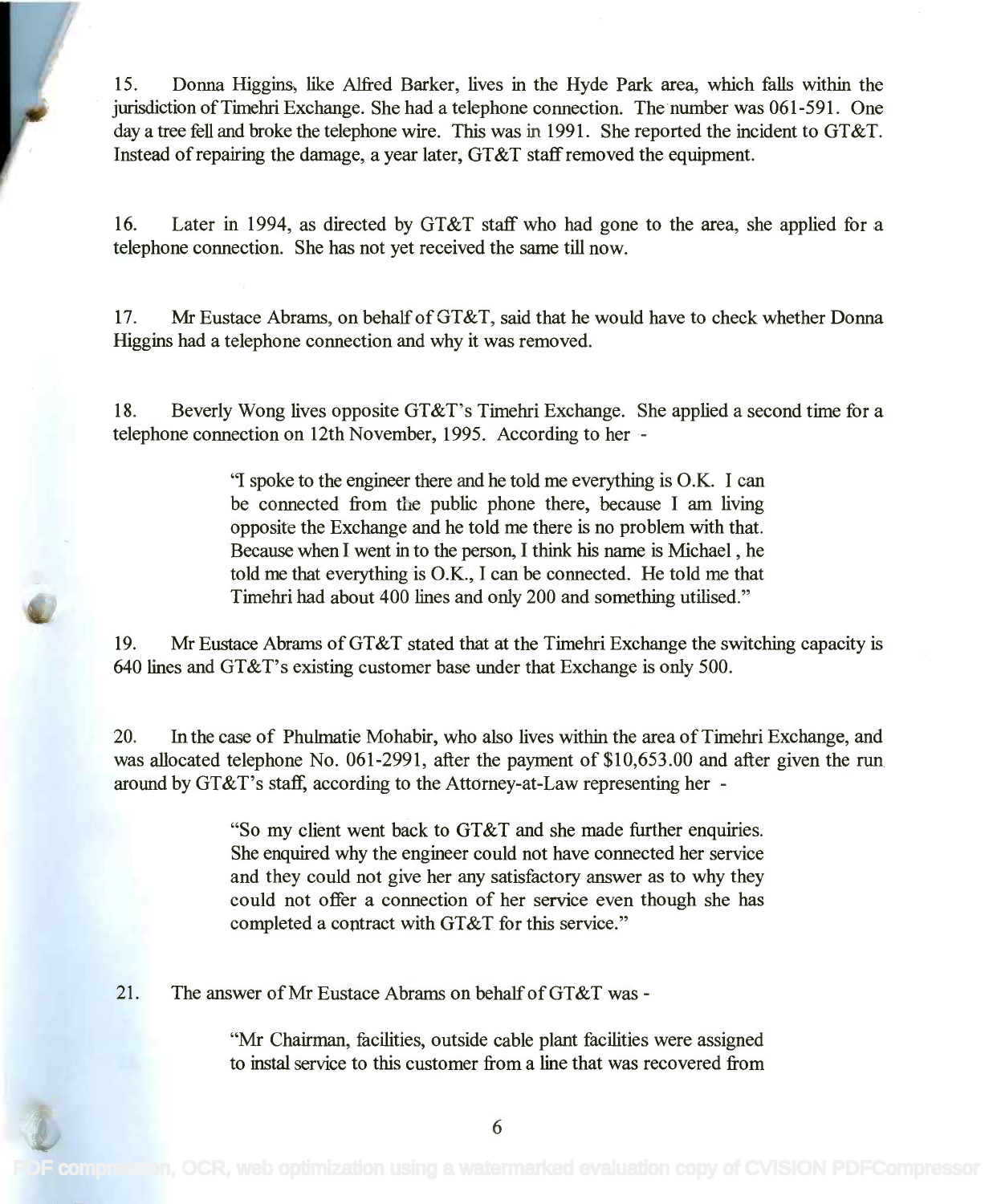a customer whose service was seized for non-payment. Subsequent a customer whose service was seized for non-payment. Subsequent to the payment of deposit by the customer and the effort to instal the service, the facilities were found to be faulty and unserviceable, the reason being that where the customer is located is at the extreme reason being that where the customer is located is at the extreme boundary of the Timehri Exchange." boundary of the Timehri Exchange."

- 22. The case of Phulmatie Mohabir raises three questions
	- (I) Why Phulmatie Mohabir, who had applied on 6th December, 1994, and paid (I) Why Phulmatie Mohabir, who had applied on 6th December, 1994, and paid the installation charges and deposit only on 13th May, 1997, was preferred to the installation charges and deposit only on 13th May, 1997, was preferred to others like Alfred Barker who applied for a telephone and paid the installation others like Alfred Barker who applied for a telephone and paid the installation charges much earlier? charges much earlier?
	- (ii) Why Phulmatie Mohabir was made to deposit an additional sum of (ii) Why Phulmatie Mohabir was made to deposit an additional sum of \$10,000.00? \$10,000.00?
	- (iii) If Phulmatie Mohabir was not given telephone connection because of a faulty facility, why the fault was not repaired? facility, why the fault was not repaired?

23. Out of the twelve cases dealt with by this Order only Abdool Hamid lives outside the area of 23. Out of the twelve cases dealt with by this Order only Abdool Hamid lives outside the area of the Timehri Exchange. When he applied to GT&T for a telephone connection he used to live at 10 the Timehri Exchange. When he applied to GT&T for a telephone connection he used to live at 10 Lawrence Street, No. 79, Corriverton, but now lives at 85 Lawrence Street, Rampoor, Corriverton. Lawrence Street, No. 79, Corriverton, but now lives at 85 Lawrence Street, Rampoor, Corriverton.

24. Abdool Hamid applied for a telephone connection on 3rd March, 1993. According to him

"I waited for over a year for the service to materialize, but it didn't. "I waited for over a year for the service to materialize, but it didn't. Subsequently we decided to form a delegation to approach the GT&T Subsequently we decided to form a delegation to approach the GT&T personnel at Brickdam. Five of us went there on that delegation which was personnel at Brickdam. Five of us went there on that delegation which was headed by Mr Sheik Rahaman. We met Mr Singer, Mr Griffith, Mr Terry headed by Mr Sheik Rahaman. We met Mr Singer, Mr Griffith, Mr Terry Holder and a few others that I cannot remember. But after the discussion we Holder and a few others that I cannot remember. But after the discussion we were promised telephones. The four gentlemen got theirs but I didn't get were promised telephones. The four gentlemen got theirs but I didn't get mine.

The reason for that is that Mr Griffith told me that I was living too far The reason for that is that Mr Griffith told me that I was living too far away from the service line, which was in fact three houses away." away from the service line, which was in fact three houses away."

25. Mr Eustace Abrams stated, on behalf of GT&T, at the public hearing that "as far as this

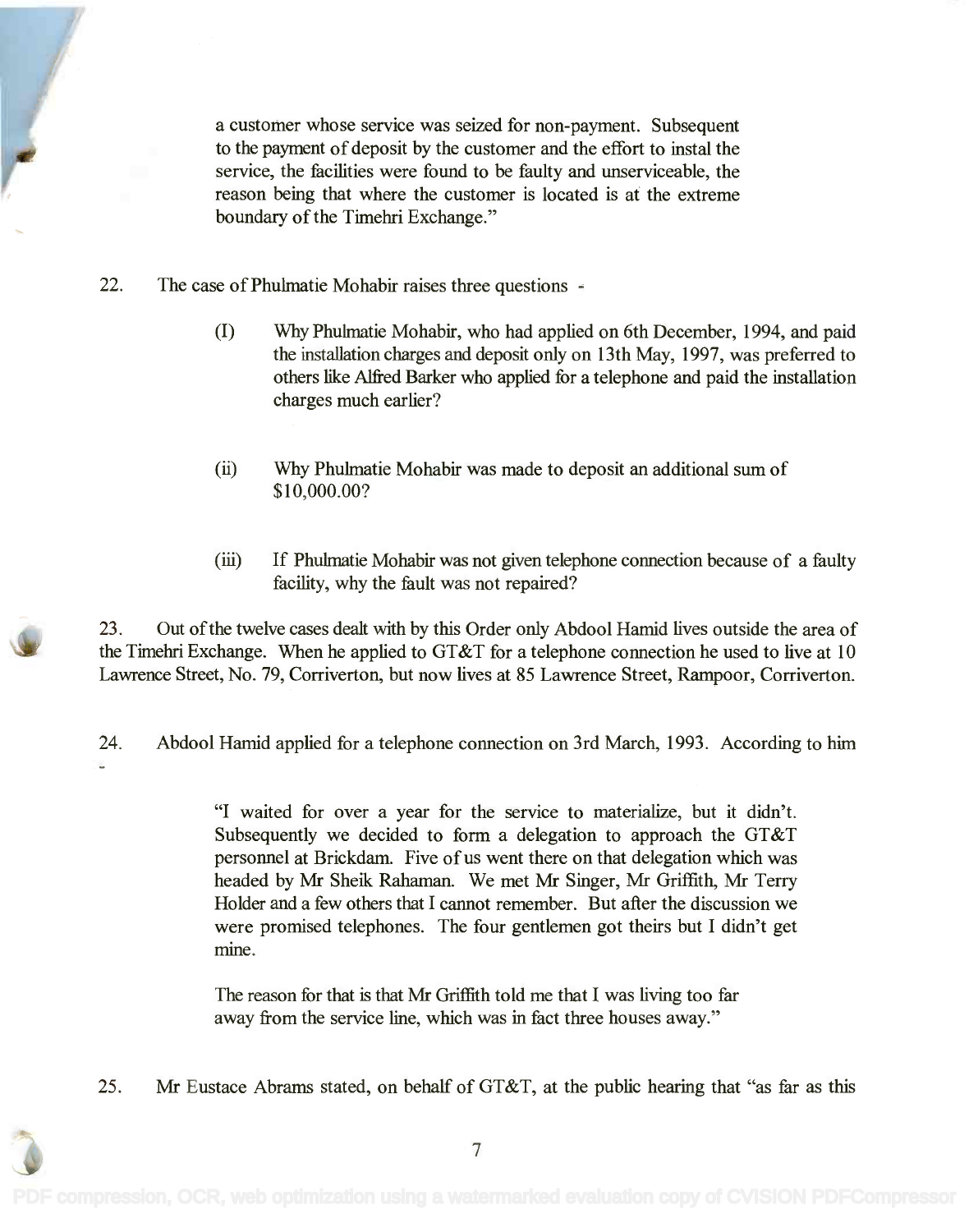customer's location goes, there are no cable plant facilities available to extend the service to that customer's location goes, there are no cable plant facilities available to extend the service to that location". The following passage from page 20 of the transcript of the public hearing on 4th location". The following passage from page 20 of the transcript of the public hearing on 4th September, 1997, with reference to the twelve complaints, is worth noticing. The passage refers September, 1997, with reference to the twelve complaints, is worth noticing. The passage refers to the complaint of Abdool Hamid - to the complaint of Abdool Hamid -

| "Mr Abrams: | Mr Chairman, we have not extended the cable plant facilities<br>in that exchange. |
|-------------|-----------------------------------------------------------------------------------|
| Chairman:   | So the problem is not a lack of facility in the exchange but no cable<br>line.    |
| Mr Abrams:  | That is right."                                                                   |

26. The above represents the position of GT&T in respect of the eleven cases from within the 26. The above represents the position of GT&T in respect of the eleven cases from within the area of Timehri Exchange also. There are facilities for providing telephone connections available in area of Timehri Exchange also. There are facilities for providing telephone connections available in the Exchange. But though several years have passed after applications were made, GT&T has not the Exchange. But though several years have passed after applications were made, GT&T has not made any effort to extend line facilities to give connections to applicants for telephones. According made any effort to extend line facilities to give connections to applicants for telephones. According to Mr Eustace Abrams, of GT&T, in the Timehri Exchange there is switching capacity for 640 Lines, to Mr Eustace Abrams, of GT&T, in the Timehri Exchange there is switching capacity for 640 Lines, but the existing customer base is only 500. It means that there is an excess capacity for drawing140 but the existing customer base is only 500. It means that there is an excess capacity for drawing140 lines available for providing telephone connections at the Timehri Exchange. lines available for providing telephone connections at the Timehri Exchange.

27. It has not been satisfactorily explained why, in view of the existence of excess capacity 27. It has not been satisfactorily explained why, in view of the existence of excess capacity available for providing telephone connections, the twelve persons referred to in para. 2 above have available for providing telephone connections, the twelve persons referred to in para. 2 above have not been given telephone connections though they have been waiting for over four years, except not been given telephone connections though they have been waiting for over four years, except Phulmatie Mohabir who has been waiting only for nearly three years. Phulmatie Mohabir who has been waiting only for nearly three years.

28. We have carefully considered all the aspects of the twelve cases, including the documents 28. We have carefully considered all the aspects of the twelve cases, including the documents produced in support of the complaints and the submissions made by the complainants and Attorney-produced in support of the complaints and the submissions made by the complainants and Attomeyat-Law representing Phulmatie Mohabir and the submissions made by Mr Eustace Abrams, on behalf at-Law representing Phulmatie Mohabir and the submissions made by Mr Eustace Abrams, on behalf of GT&T. We are of the view that no satisfactory justification has been shown for not setting up cable plants or repairing or replacing faulty facilities and providing telephone connections to the cable plants or repairing or replacing faulty facilities and providing telephone connections to the persons mentioned in para. 2 above. In the case of Beverly Wong we first thought that we would not persons mentioned in para. 2 above. In the case of Beverly Wong we first thought that we would not dispose of her case now, but would like to see whatever documents she has. But on further dispose of her case now, but would like to see whatever documents she has. But on further consideration and having regard to the view we are taking in regard to other cases, we decided to consideration and having regard to the view we are taking in regard to other cases, we decided to deal with her case also. deal with her case also.

29. Attention is also invited to Condition 1.1 of the Licence issued to GT&T under the 29. Attention is also invited to Condition 1.1 of the Licence issued to GT&T under the Telecommunications Act 1990 (No. 28 of 1990), which reads as follows - Telecommunications Act 1990 (No. 28 of 1990), which reads as follows -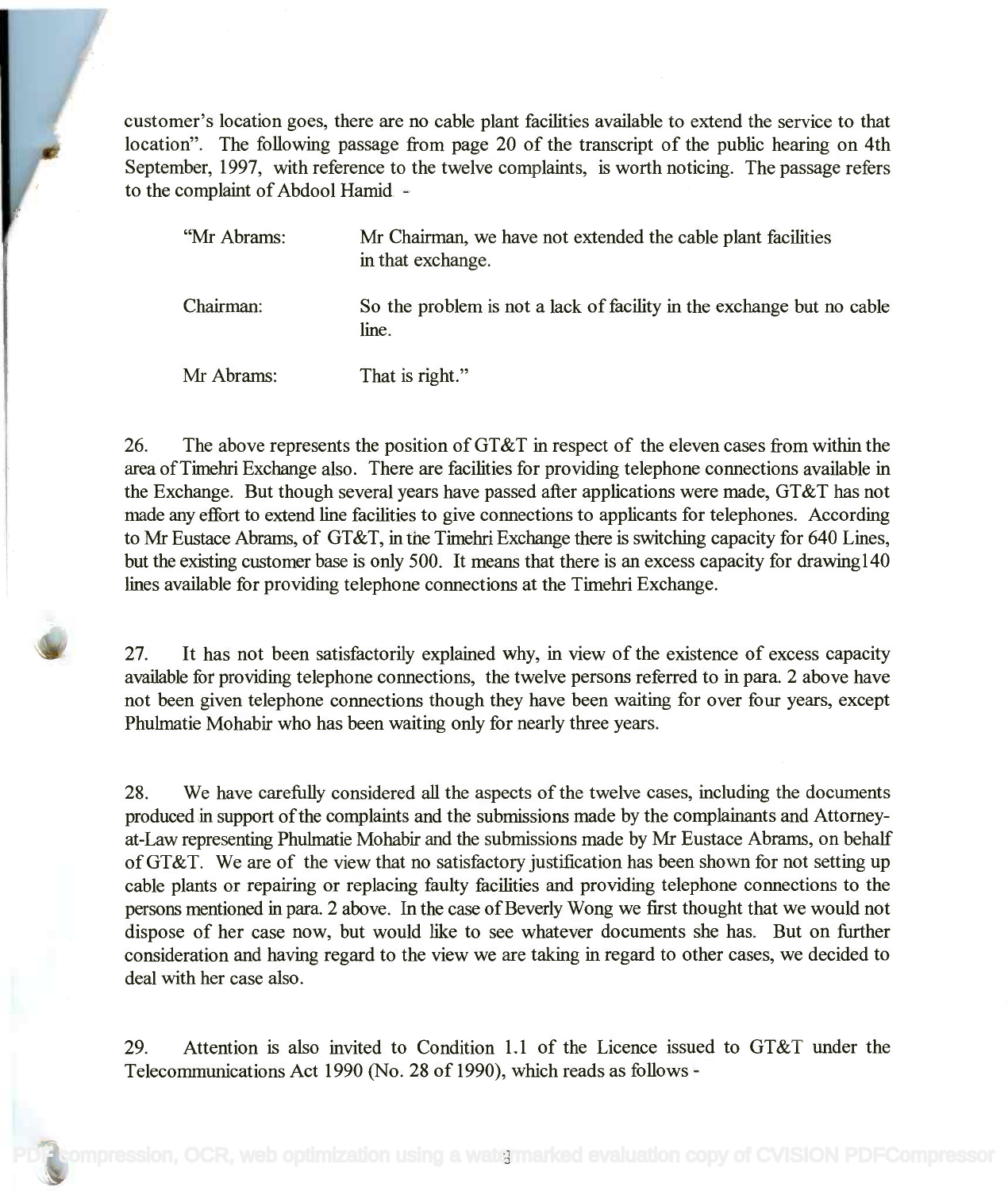- "1.1. The Licensee shall provide to every person who requests the provision of such "1.1. The Licensee shall provide to every person who requests the provision of such services at any place in Guyana -
	- (a) voice telephony services;
	- (b) telegram services; and
	- other telecommunication services, consisting in the conveyance of Messages, © other telecommunication services, consisting in the conveyance of Messages, agreed or required to be provided by the Licensee under the Agreement, agreed or required to be provided by the Licensee under the Agreement,

by means of Applicable Systems, except to the extent that the Director is satisfied that any by means of Applicable Systems, except to the extent that the Director is satisfied that any reasonable demand is or is to be met by other means and that accordingly it would not be reasonable in the circumstances to require the Licensee to provide the services not be reasonable in the circumstances to require the Licensee to provide the services requested; and the Licensee shall ensure that Applicable Systems are installed, kept installed requested; and the Licensee shall ensure that Applicable Systems are installed, kept installed and run for those purposes." and run for those purposes."

30. GT&T did not invoke the provisions of section 28 of the Public Utilities Commission Act, 30. GT&T did not invoke the provisions of section 28 of the Public Utilities Commission Act, 1990. We are of the view that the provisions of that section are inapplicable to the facts related to 1990. We are of the view that the provisions of that section are inapplicable to the facts related to the complaints under consideration in this order. All the complainants are living within the areas of existing telephone Exchanges. As admitted by Mr Eustace Abrams of GT&T, there are existing existing telephone Exchanges. As admitted by Mr Eustace Abrams of GT&T, there are existing facilities in these Exchanges to provide telephone connections to the complainants. Telephone facilities in these Exchanges to provide telephone connections to the complainants. Telephone numbers were allocated to them and several of them had paid installation charges. Besides we hereby numbers were allocated to them and several of them had paid installation charges. Besides we hereby direct that the cost in relation to providing telephone connections to the complainants would be direct that the cost in relation to providing telephone connections to the complainants would be taken into account in determining the rates payable by subscribers to GT&T. taken into account in determining the rates payable by subscribers to GT&T.

## ORDER

- 31. In the light of the above discussions and conclusions, we make the following Order
	- (i) GT&T shall, before the expiry of four months from the date of this Order provide telephone connections and telephones to the twelve persons referred to in para. 2 telephone connections and telephones to the twelve persons referred to in para. 2 above. The telephone connection for Abdool Hamid will be provided at 85 Lawrence above. The telephone connection for Abdool Hamid will be provided at 85 Lawrence Street, Rampoor, Corriverton. Street, Rampoor, Corriverton.
	- Those of the above mentioned twelve persons, who have to pay installation charges, (ii) Those of the above mentioned twelve persons, who have to pay installation charges, will pay the same to GT&T within a period of two weeks from the date of this Order. will pay the same to GT&T within a period of two weeks from the date of this Order.